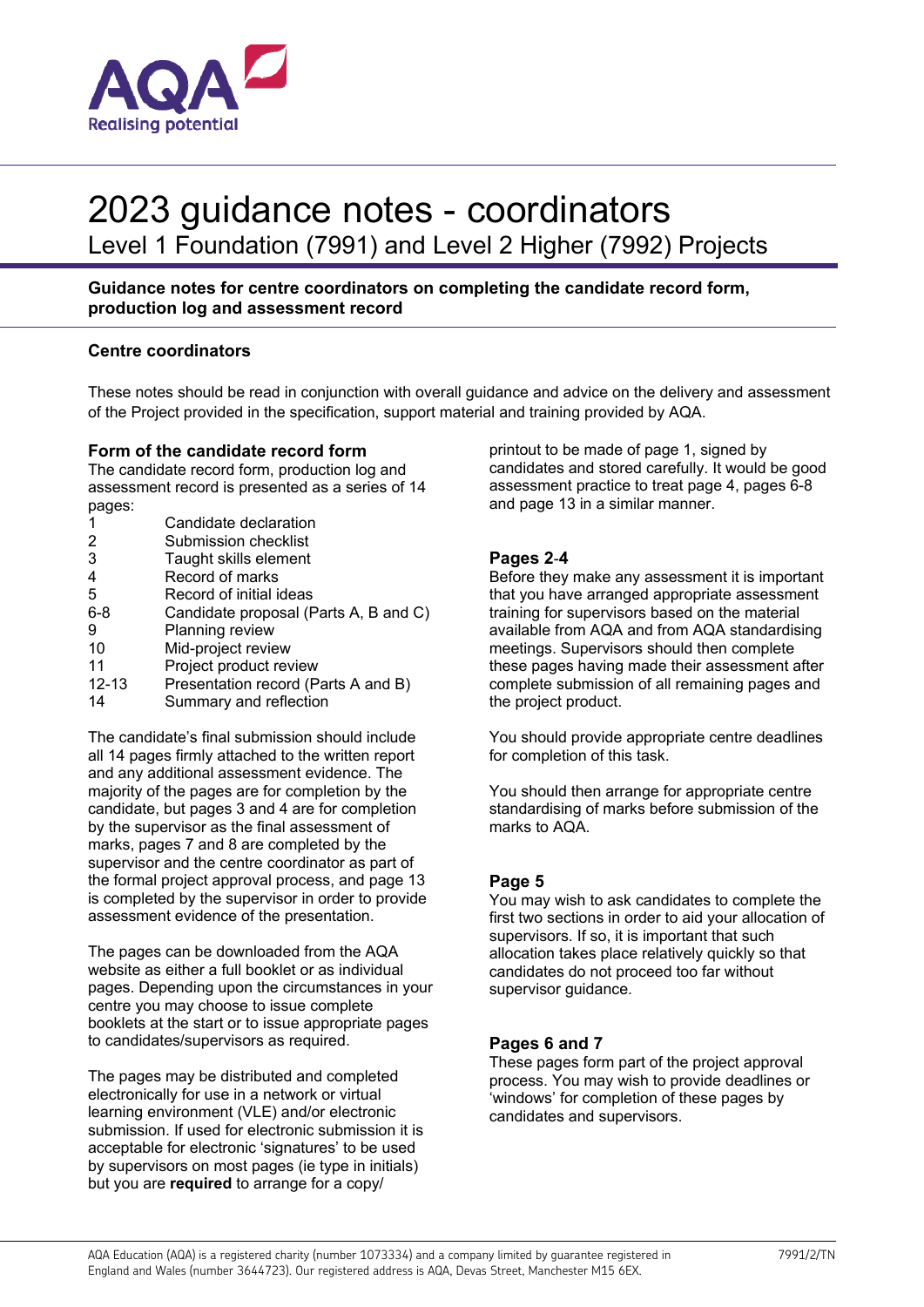## **Page 8**

This is the final part of the formal project approval process. You should ensure that this page is completed in a timely manner and that pages 6, 7 and 8 are promptly returned to the candidate. A basic checklist appears in the specification (2.4):

- 1. Does the working title of the project and proposed action allow the student to investigate and to access the concepts and skills in the assessment objectives, i.e. plan, research, analyse, evaluate and explain, rather than simply describe and narrate?
- 2. Are the title and proposed action clear and focused on an issue which can be managed within the timescale, available resources and word total?
- 3. Do the working title and proposed action indicate that the student will be capable of investigating and researching the topic or carrying out the activity or task independently and within appropriate ethical or methodological guidelines?
- 4. Is there a danger that the student will be unable to approach the project impartially and in a balanced way?
- 5. Is the student likely to face difficulties understanding the themes and issues associated with the project topic?

If you are the candidate's supervisor you should arrange for another appropriate person at your centre (eg an experienced supervisor, your linemanager, the examinations officer) to complete this page.

AQA offers further training for Centre Coordinators. You should seek advice (aqaprojects@aqa.org.uk or as advised at training workshops) if in doubt on the approval of any project.

## **Page 13**

You may wish to supply an approved alternative record of presentation evidence. The required elements are:

- 1. evidence of form and content
- 2. evidence of quality of delivery
- 3. evidence of understanding shown by the candidate in response to questions.

Presentations may take a variety of forms and assessment evidence may be provided in a variety of ways (eg extracts of recordings with accompanying notes, 'witness statements' from audience members).

Several approved alternative pages are available to suit particular circumstances and it is permissible for centres or individual supervisors to use their own format as long as you formally confirm that the evidence requirements are met.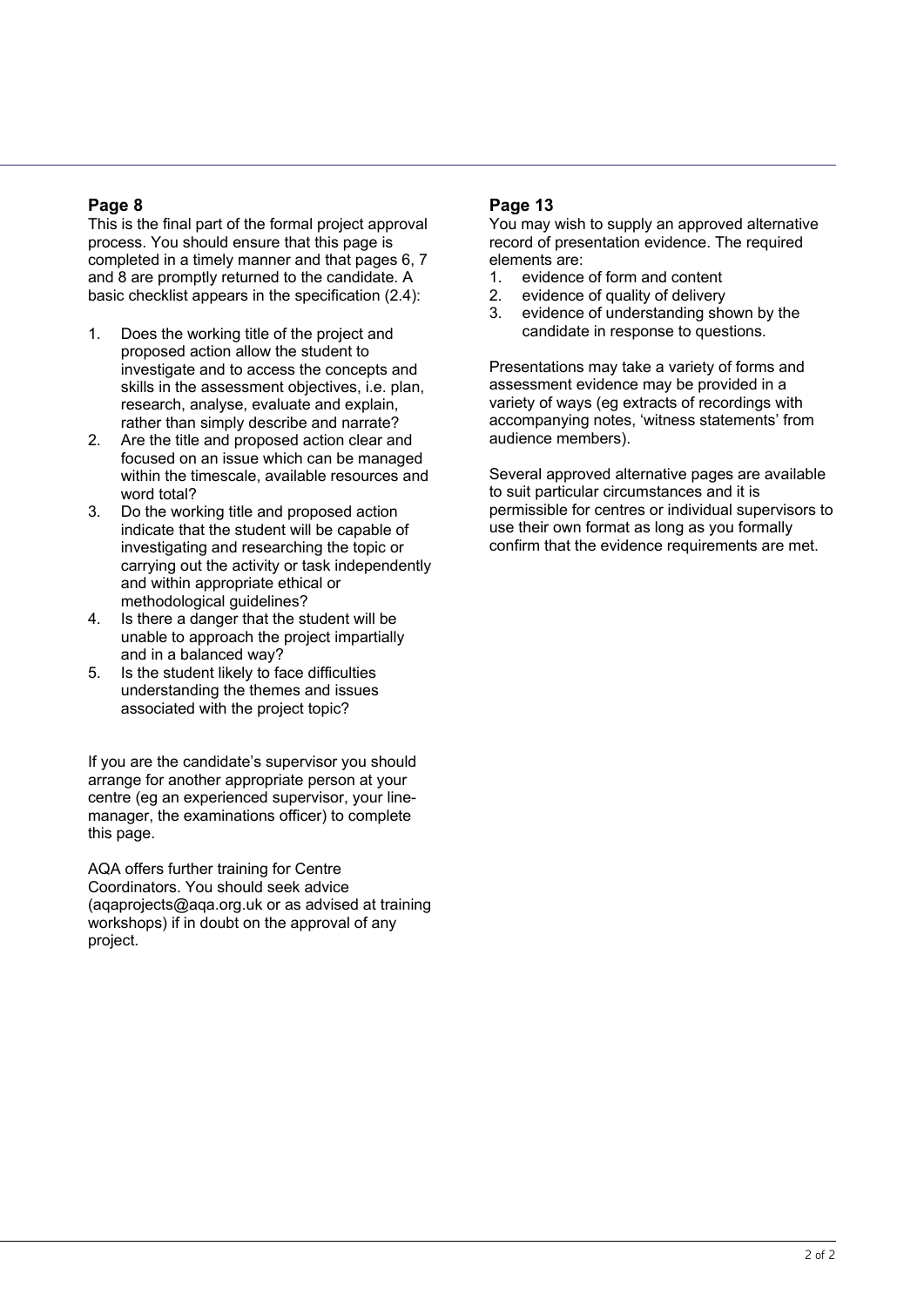

## 2023 guidance notes - supervisors

Level 1 Foundation (7991) and Level 2 Higher (7992) Projects

#### **Guidance notes for supervisors on completing the candidate record form, production log and assessment record**

#### **Supervisors**

These notes should be read in conjunction with the specification and guidance provided by your centre coordinator.

#### **Form of the candidate record form**

The candidate record form, production log and assessment record is presented as a series of 14 pages:

| 1         | Candidate declaration                 |
|-----------|---------------------------------------|
| 2         | Submission checklist                  |
| 3         | Taught skills element                 |
| 4         | Record of marks                       |
| 5         | Record of initial ideas               |
| $6 - 8$   | Candidate proposal (Parts A, B and C) |
| 9         | Planning review                       |
| 10        | Mid-project review                    |
| 11        | Project product review                |
| $12 - 13$ | Presentation record (Parts A and B)   |
| 14        | Summary and reflection                |
|           |                                       |

The candidate's final submission should include all 14 pages firmly attached to the written report and any additional assessment evidence. The majority of the pages are for completion by the candidate, but pages 3 and 4 are for completion by the supervisor as the final assessment of marks, pages 7 and 8 are completed by the supervisor and the centre coordinator as part of the formal project approval process, and page 13 is completed by the supervisor in order to provide assessment evidence of the presentation.

Depending upon the circumstances in your centre you may be issued with complete booklets at the start or with appropriate pages as required.

The pages may be distributed and completed electronically for use in a network or virtual learning environment (VLE) and/or electronic submission. If used for electronic submission it is acceptable for electronic 'signatures' to be used on most pages (ie type in initials) but your centre is **required** to arrange for a copy/printout to be made of page 1, signed by candidates and stored carefully. Your centre coordinator may treat page 4, pages 6-8 and page 13 in a similar manner.

#### **Pages 2**-**4**

You should complete these pages having made your assessment after complete submission of all remaining pages and the project product.

#### **Page 7**

This page forms part of the formal project approval process. You should complete the page based on information provided by the candidate on page 6 and your background knowledge from discussion with the candidate during initial planning.

It should be submitted promptly to your centre coordinator (together with a copy of page 6 if separate pages are being used).

If you are unsure about any aspect of the feasibility or validity of the proposal as a project you should seek advice from your centre coordinator who may, in turn, approach AQA for further advice if necessary.

It would be good assessment practice to keep copies of pages 6, 7 and 8 for your own records.

#### **Page 13**

This page provides assessment evidence of both the content and of the quality of the presentation. The required elements are:

- 1. evidence of form and content
- 2. evidence of quality of delivery
- 3. evidence of understanding shown by the candidate in response to questions.

Presentations may take a variety of forms and assessment evidence may be provided in a variety of ways (eg extracts of recordings with accompanying notes, 'witness statements' from audience members).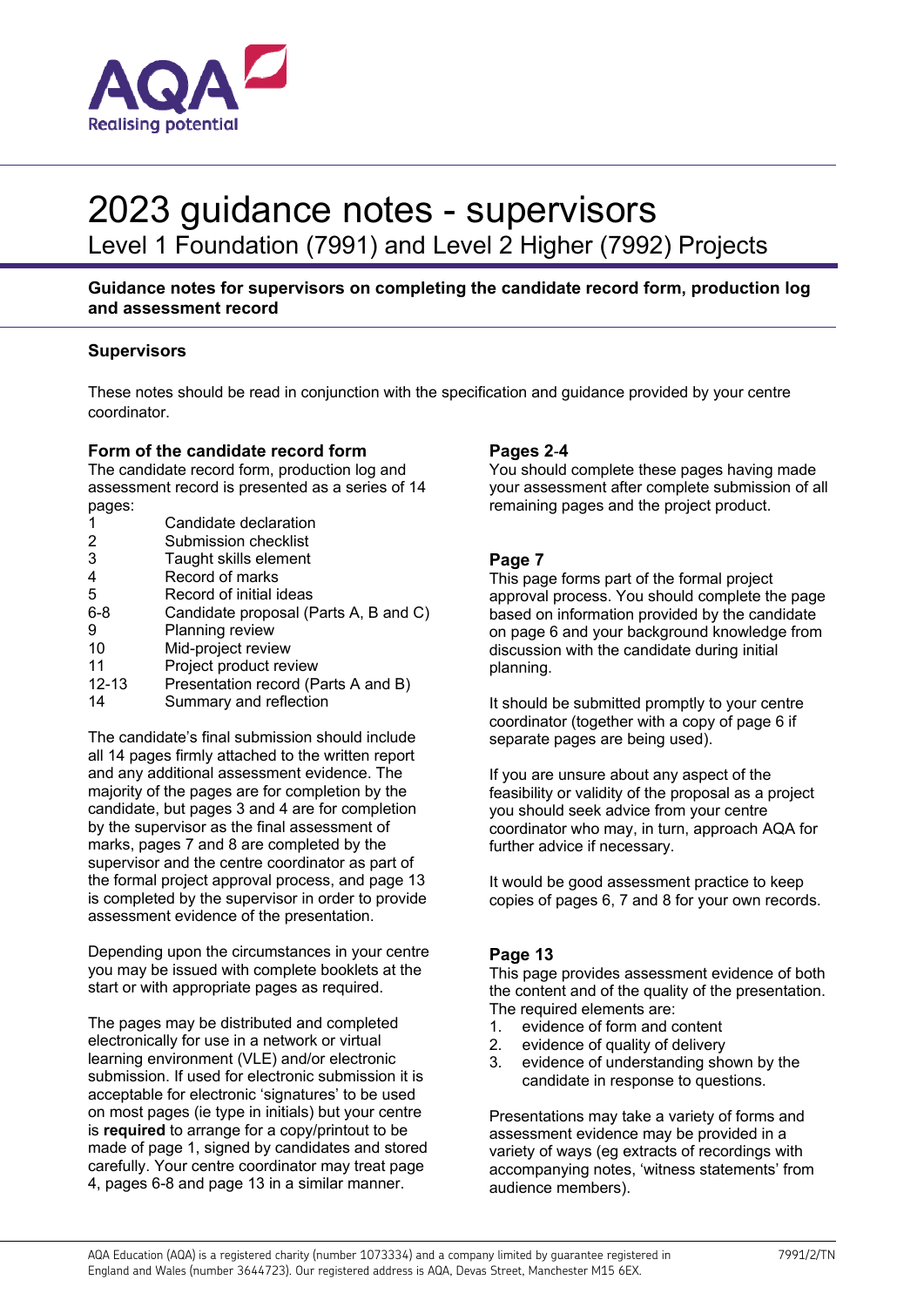Several approved alternative pages are available to suit particular circumstances and it is permissible for you to use your own format as long as your centre coordinator confirms that the evidence requirements are met.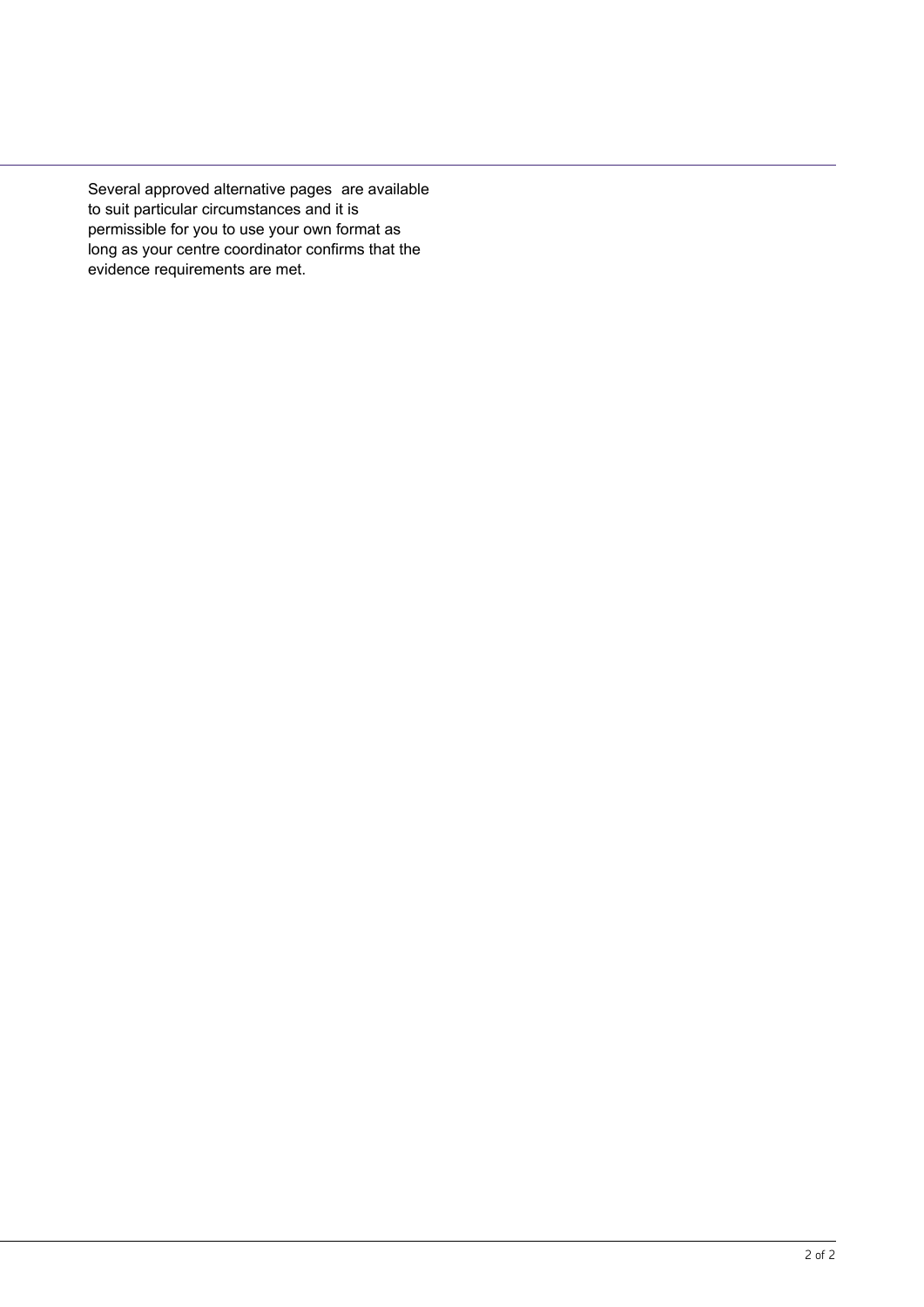

# 2023 guidance notes - candidates

Level 1 Foundation (7991) and Level 2 Higher (7992) Projects

### **Guidance notes for candidates on completing the candidate record form, production log and assessment record**

## **Candidates**

These notes should be read in conjunction with the guidance provided by your supervisor.

#### **The candidate record form, production log and assessment record**

As you work on your project you are asked to keep a brief record of your work. This will be used as part of the assessment of your developing skills and should provide a useful framework for your planning.

It is intended that the notes you add should be brief and to the point. You may add further material (copies of planning notes, information gathering notes, drafts, etc.) but in most cases your supervisor, having seen and noted them, will advise you that this is unnecessary. The importance is that you pay some attention along the way to what you are doing and how you are doing it rather than simply concentrating on the end product. The production log is not an end in itself.

Your candidate record form, production log and assessment record is presented as a series of 14 pages:

- 1 Candidate declaration<br>2 Submission checklist
- Submission checklist
- 3 Taught skills element
- 4 Record of marks
- 5 Record of initial ideas
- 6-8 Candidate proposal (Parts A, B and C)
- 9 Planning review
- 10 Mid-project review
- 11 Project product review<br>12-13 Presentation record (P
- Presentation record (Parts A and B)
- 14 Summary and reflection

Your final submission should include all 14 pages firmly attached to your written report and any additional evidence. The majority of the pages are for you to complete, but pages 2-4 are for your supervisor to complete as the final assessment of marks, pages 7 and 8 are completed by your supervisor and the centre coordinator as part of the formal project approval process, and page 13

is completed by your supervisor in order to provide information about your presentation.

Depending upon the circumstances in your centre you may be issued with complete booklets at the start or with appropriate pages as required.

If you are completing pages on-line it is acceptable for electronic 'signatures' to be used on most pages (ie you or your supervisor type in initials) but your centre is **required** to arrange for a copy/printout to be made of page 1, signed by you and stored carefully. Your centre may treat page 6 in a similar manner.

#### **Page 1**

You should complete this page when you have finished your project, presentation and all other pages (except pages 2-4) are complete. Follow your supervisor's instructions for submitting your work.

#### **Pages 2-4**

These pages are for your supervisor to complete after you have finally submitted your work. You should leave them blank.

#### **Page 5**

You should complete this page during or after your first meeting(s) with your supervisor to discuss your project and plan your preparation and research.

Your supervisor may ask you to complete the first two questions in preparation for your first meeting, or your centre may ask you to complete the first two sections before allocating you a supervisor.

If you do not complete the page during your meeting you should ensure that your supervisor sees (and initials) the page and has the